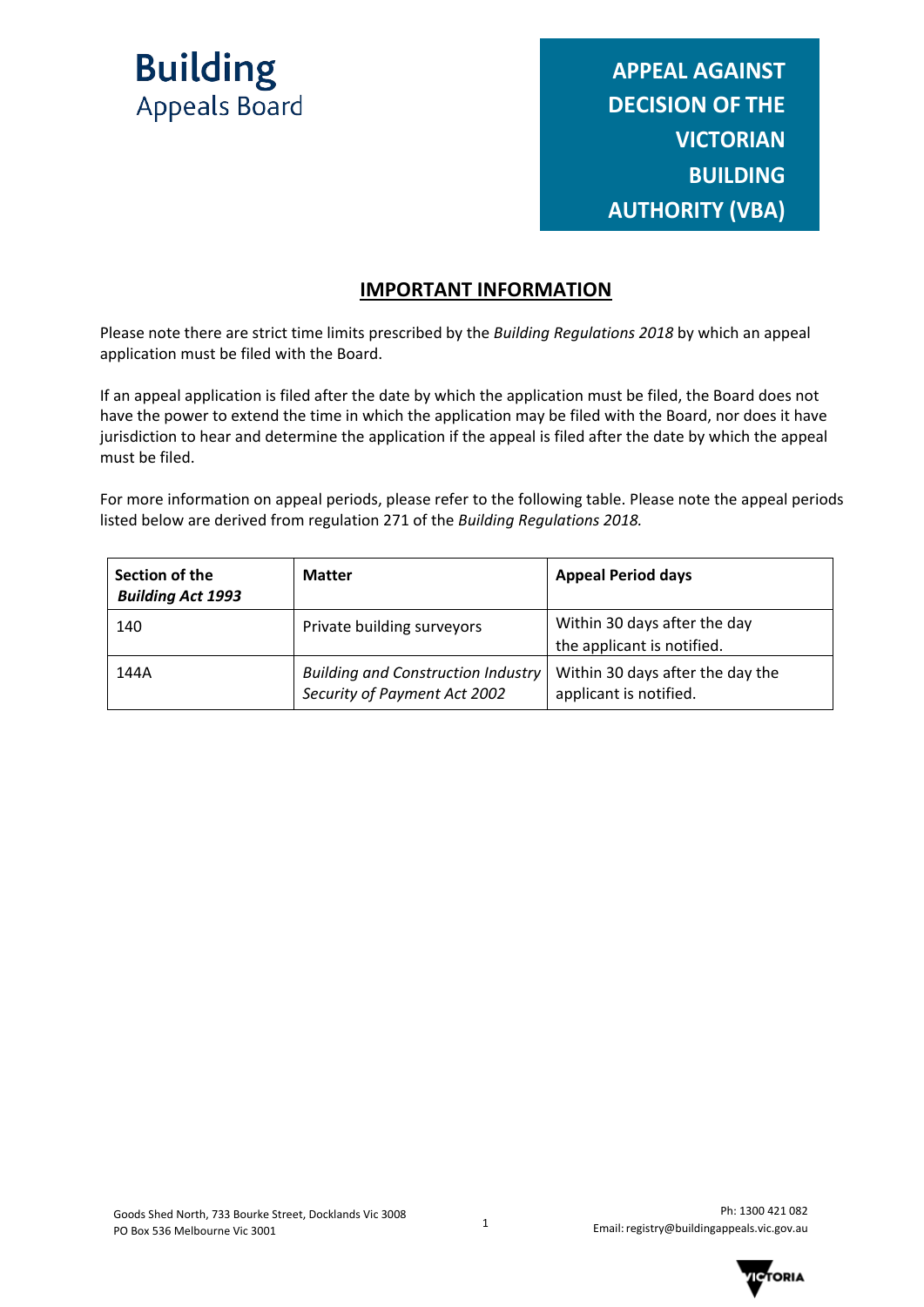# **Appeal to the Building Appeals Board under section 140 or 144A against a decision of the VBA**

# **1 SITE DETAILS**

| <b>Address</b>         |         |  |
|------------------------|---------|--|
| <b>Street Address:</b> |         |  |
| Suburb:                |         |  |
| State:                 | P/Code: |  |
| <b>Municipality</b>    |         |  |

#### **Use of Building**

**Class/classes of building (Go to: [Building classes - Victorian Building Authority\)](https://www.vba.vic.gov.au/building/regulatory-framework/building-classes)** 

#### **Is the copy of a recent title search (less than three months) for the allotment attached?**

| Yes | Note: If the applicant is a company, a Company Extract must also be provided<br>and must be dated less than three months of the date of the application being<br>lodged. Go to: ASIC Connect. |
|-----|-----------------------------------------------------------------------------------------------------------------------------------------------------------------------------------------------|
| No  | You are required to attach a recent (less than three months) title<br>search for the allotment. Go to: LANDATA®.                                                                              |

# **2 APPLICANT**

#### **Name**

# **Company name and ACN (if applicable)**

#### **Address**

| Street Address:              |         |         |
|------------------------------|---------|---------|
| Suburb:                      | State:  | P/Code: |
| <b>Phone Business hours:</b> | Mobile: |         |
| Email:                       |         |         |

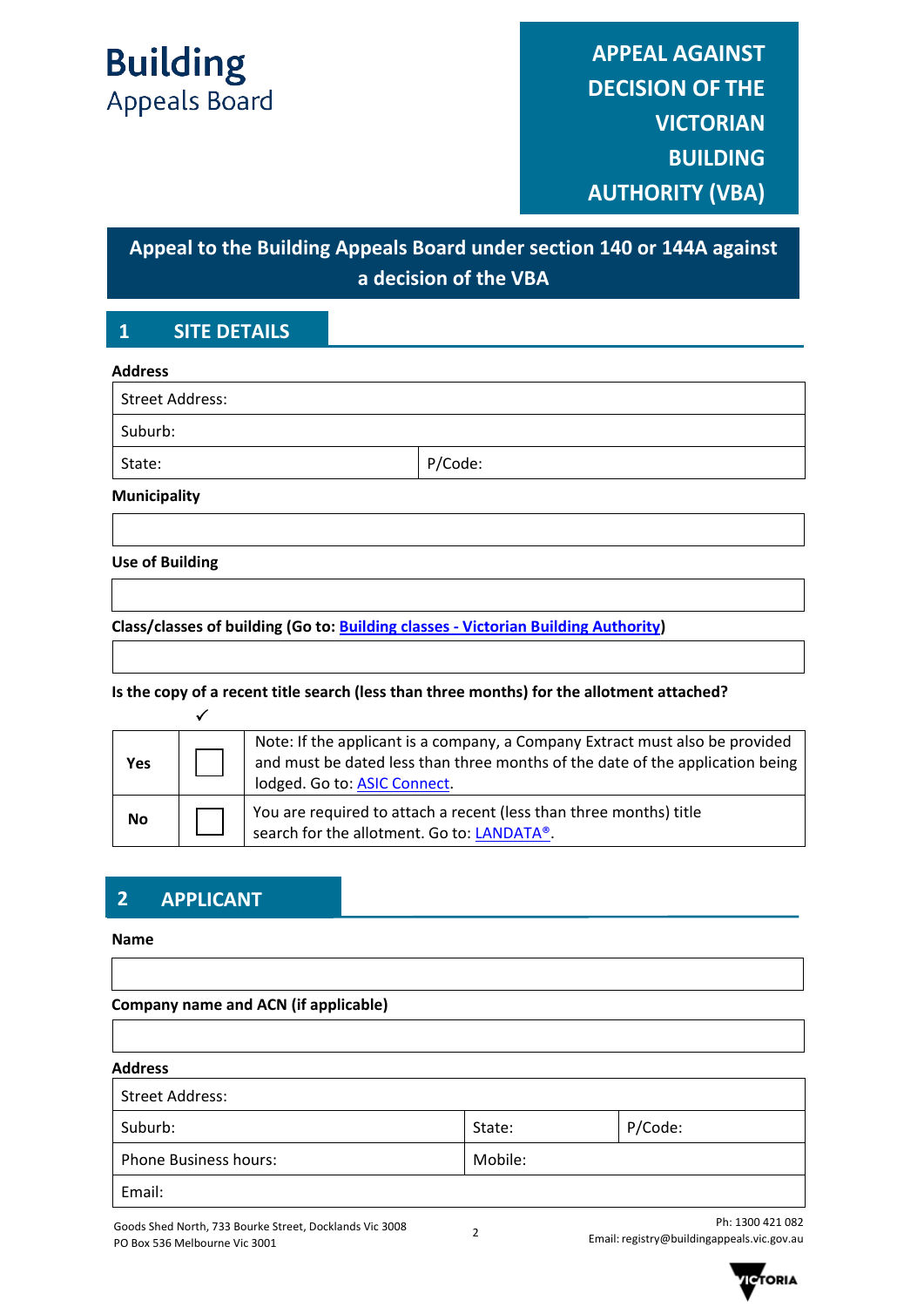

#### **Who is the applicant in this application?**

| The applicant is the owner.                                 |
|-------------------------------------------------------------|
| The applicant is appealing against the VBA under s 144A(1). |
| The applicant is appealing against the VBA under s 144A(2). |

**If you are a representative of the applicant, please complete the Authority to Act form on page 8 of this document.** Under section 248(1) of the *Building Act 1993* (the Act)*,* it is an offence for a person to act on behalf of an owner of a building or land for the purpose of making an application unless the person is authorised in writing to do so.

### **3 MANDATORY SERVICE OF DOCUMENTS**

The Act requires that a copy of this application and the attached documents must be served on other parties, namely:

- the decision maker; and
- any other 'party concerned' (this would generally include people with a direct and immediate interest in theoutcome of the application).

Please specify which parties have been served with a copy of this application.

|                | Name | <b>Company/Position Title</b> | How served: |
|----------------|------|-------------------------------|-------------|
|                |      |                               | Email/post  |
| 1              |      |                               |             |
|                |      | <b>VBA</b>                    |             |
| $\overline{2}$ |      |                               |             |
| 3              |      |                               |             |
| $\overline{4}$ |      |                               |             |
| 5              |      |                               |             |

If some parties have not been served with a copy of this appeal, please outline why they have not been served.

| <b>Name</b> | Company/Position title   Reason for not serving a copy of the<br>appeal on the person |
|-------------|---------------------------------------------------------------------------------------|
|             |                                                                                       |
|             |                                                                                       |

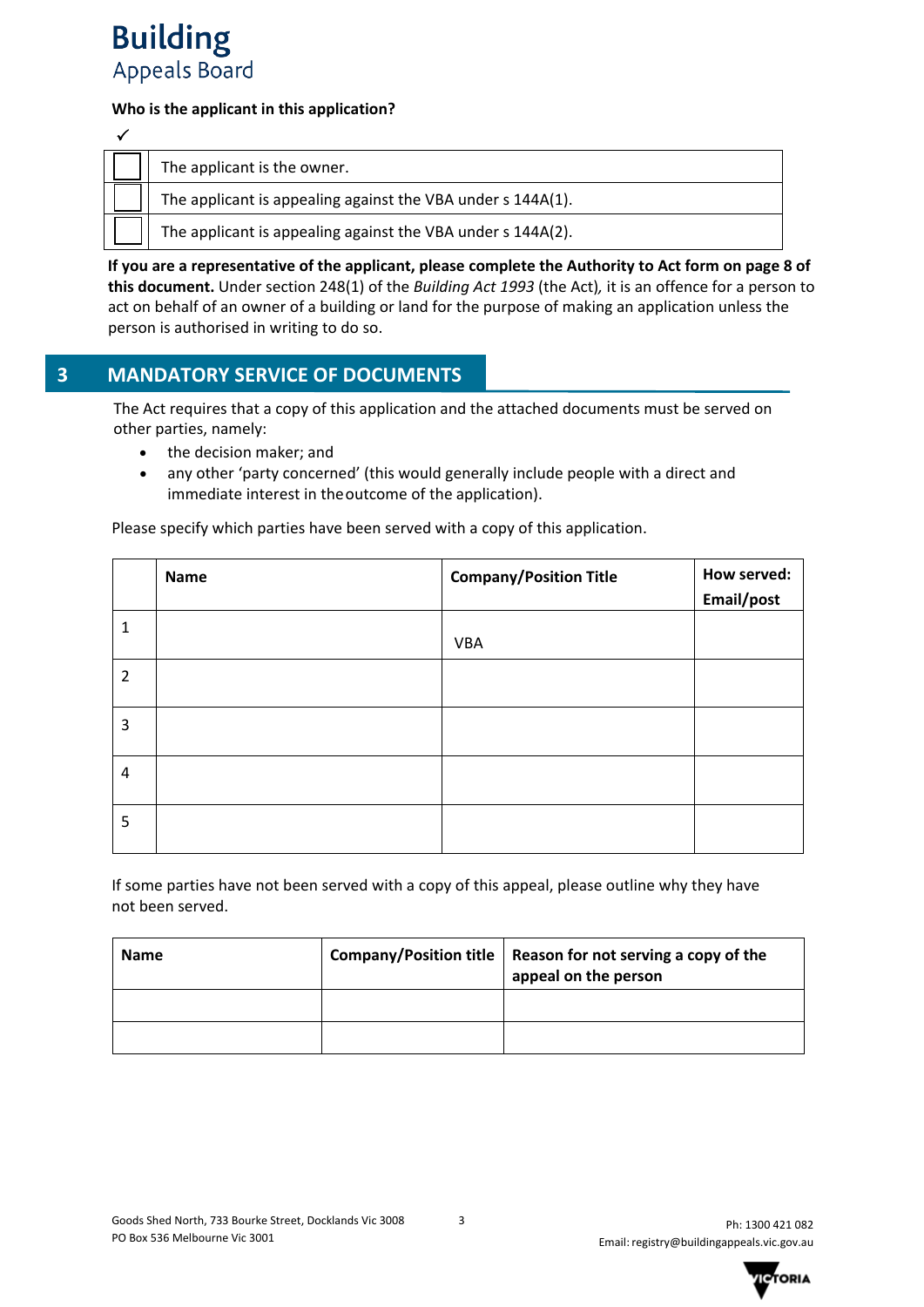### **4 RESPONDENT**

#### **Name of VBA Delegate**

#### **Company name**

Victorian Building Authority

#### **Address**

Street Address: Goods Shed North, 733 Bourke Street, Docklands Vic 3008

Postal Address: PO Box 536, Melbourne Vic 3001

Phone Business hours: Mobile: Mobile:

Email:

# **5 MANDATORY REQUIREMENTS**

# **5A GENERAL REQUIREMENTS**

You must supply a written submission which addresses the following:

| The Nature of the proceeding              |
|-------------------------------------------|
| What you are appealing?                   |
| The Grounds for commencing the proceeding |
| What are your reasons for the appeal?     |
| <b>The Relief Sought</b>                  |
| What do you want the outcome to be?       |

Please tick to identify if the information required is included in an attachment and supplied with this appeal application.

# **5B DOCUMENTS**

Attach a copy of the decision under appeal and list its details below:

| Date |  |
|------|--|
| From |  |

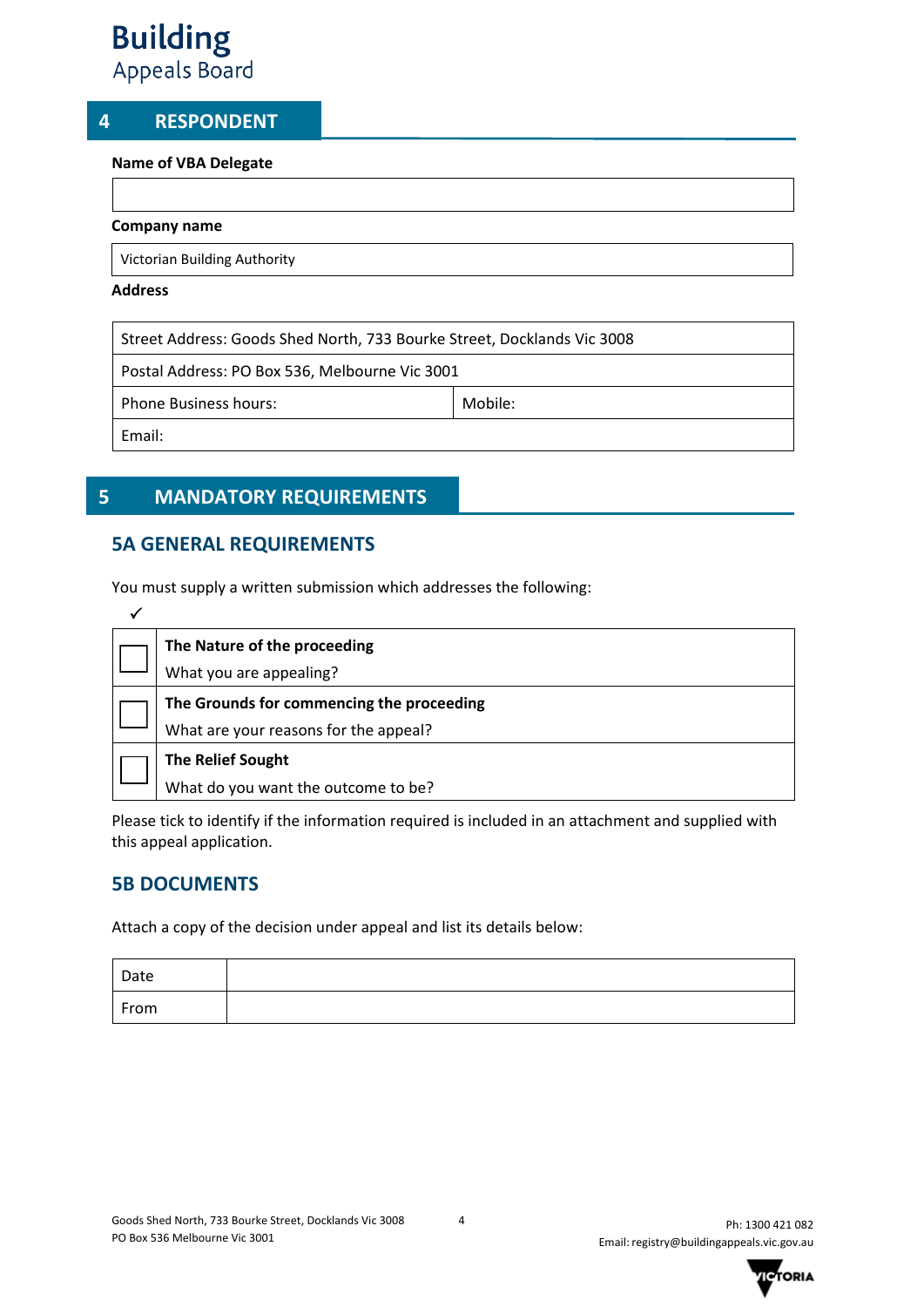# **5C SECTION OF ACT UNDER APPEAL**

Please refer to Part 10 of the *Building Act 1993* (the Act) for the Building Appeals Board's jurisdiction and then tick the section and subsection of the Act under appeal (below).

#### **SECTION 140 - PRIVATE BUILDING SURVEYORS**

| Section 140 -<br><b>Subsection</b> | <b>Matter</b>                                                                                                                                  |
|------------------------------------|------------------------------------------------------------------------------------------------------------------------------------------------|
| 140                                | <b>Private Building Surveyors</b>                                                                                                              |
| $\left( 1\right)$                  | Against the Authority's failure, within a reasonable time, or refusal to<br>consent to the termination of the building surveyor's appointment. |
| (2)                                | Against the Authority's failure within a reasonable time, or refusal to<br>consent to the proposed appointment of the building surveyor.       |

#### **SECTION 144A - BUILDING AND CONSTRUCTION INDUSTRY SECURITY OF PAYMENT**

#### **ACT 2002**

|                                                                                                                                 | Section 144A -<br><b>Subsection</b>                                                                                             | <b>Matter</b>                                                                                                        |  |
|---------------------------------------------------------------------------------------------------------------------------------|---------------------------------------------------------------------------------------------------------------------------------|----------------------------------------------------------------------------------------------------------------------|--|
|                                                                                                                                 | 144A                                                                                                                            | Appeals – Building and Construction Industry Security of Payments<br>Act 2002                                        |  |
|                                                                                                                                 | Against a decision of the Authority under section 42 of the Building and Construction<br>Industry Security of Payment Act 2002: |                                                                                                                      |  |
|                                                                                                                                 | (1)(a)                                                                                                                          | to refuse an application by the person for an authority to nominate<br>adjudicators for the purposes of that Act; or |  |
|                                                                                                                                 | (1)(b)                                                                                                                          | to withdraw the person's authority to nominate adjudicators for the<br>purposes of the Act.                          |  |
| Against a decision of the Authority under section 43 of the Building and Construction<br>Industry Security of Payment Act 2002: |                                                                                                                                 |                                                                                                                      |  |
|                                                                                                                                 | (2)(a)                                                                                                                          | to impose a condition on the person's authority to nominate<br>adjudicators for the purposes of that Act; or         |  |
|                                                                                                                                 | (2)(b)                                                                                                                          | to vary a condition of the person's authority to nominate adjudicators<br>for the purposes of that Act.              |  |

# **6 FEES/PAYMENT**

A separate fee is to be paid for each matter under appeal.

The fees are outlined at [Forms & fees | Building Appeals Board.](https://www.buildingappeals.vic.gov.au/how-to-apply/forms-and-fees)

- Always refer to the current prescribed fee schedule for appeal application costs prior to submitting your application.
- Complete the [Payment Details Form.](https://www.buildingappeals.vic.gov.au/__data/assets/pdf_file/0010/48268/Payment-Form.pdf)

Please indicate your total fee amount payable for this application

#### **Total Amount**

\$

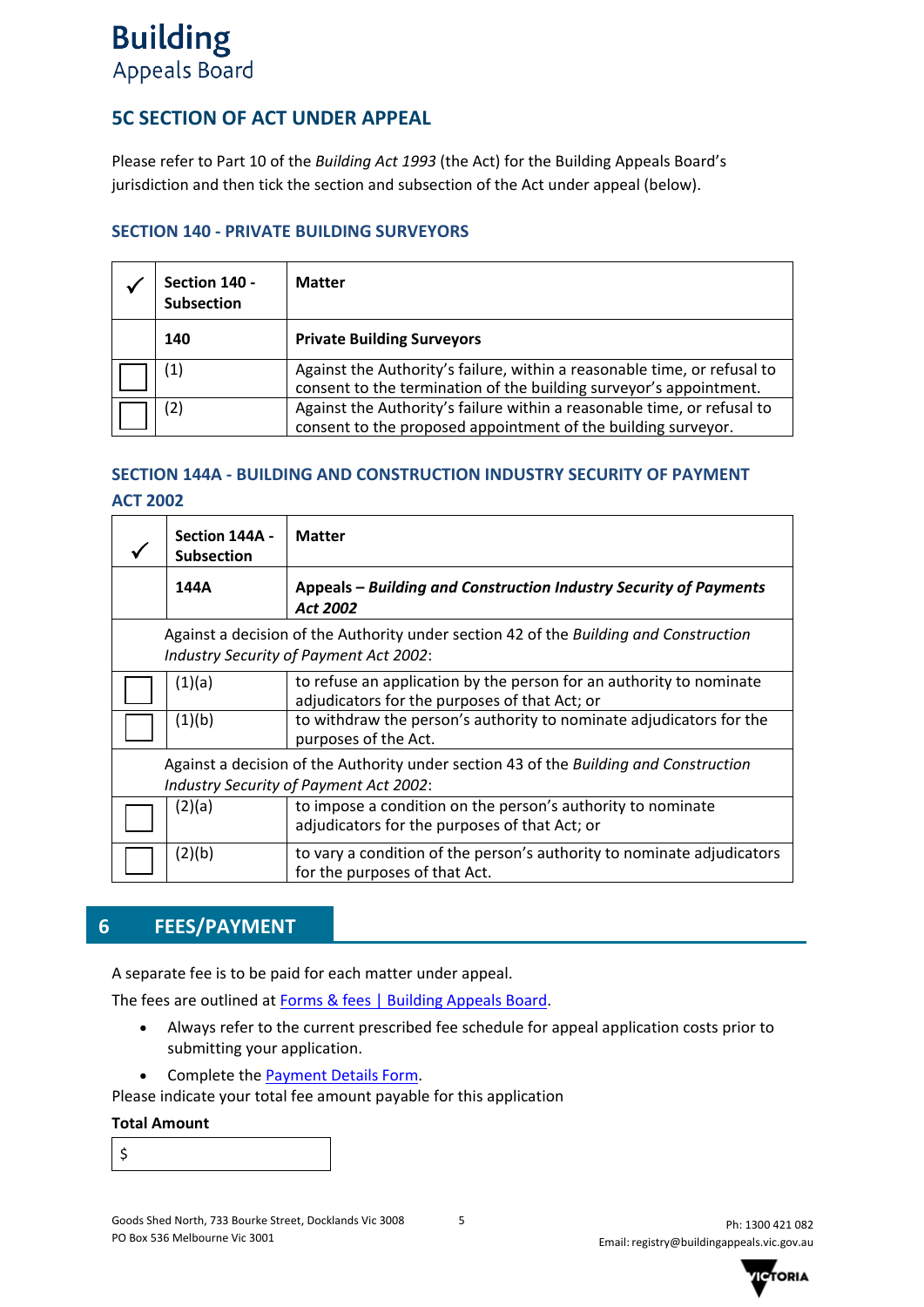# **7 HEARING**

Please indicate below if you prefer to have your application heard via a written submission or a hearing (in-person or remotely via videoconferencing technology).

| I would prefer the Board to make its determination based on written submissions.                                                  |
|-----------------------------------------------------------------------------------------------------------------------------------|
| would prefer the Board to make its determination following a hearing (in-person or<br>remotely via videoconferencing technology). |

The Board will determine whether it is appropriate to:

• refrain from having a hearing and make its determination based on the written submissions of the parties.

If there is a hearing, you will be given a minimum of seven (7) days' notice of your appeal hearing date. It is expected that you will be ready to proceed on that day. Parties to the appeal may attend and/or be represented at the hearing.

If a person provides information or documentation to the Board, the person must also provide the same information or documentation to all of the other parties to the proceeding.

# **8 FAST TRACK**

If you are seeking a fast track appeal hearing, you must complete the Application for a Fast Track Appeal form, which is available at [Appeal applications | Building Appeals Board](https://www.buildingappeals.vic.gov.au/how-to-apply/appeal-applications) and pay the prescribed application fee. Only a party to an appeal proceeding can apply.

# **9 APPEAL PERIODS**

Please tick the appropriate box for the matter you are appealing, please note that the appeal must be made within the specified time period indicated below in accordance with Regulation 1601 of the *Building Regulations 2006.* 

| <b>Section</b><br>of Act | <b>Matter</b>                                                             | <b>Appeal Period days</b>                                  |
|--------------------------|---------------------------------------------------------------------------|------------------------------------------------------------|
| 140                      | Private building surveyors                                                | Within 30 days after the day the<br>applicant is notified. |
| 144A                     | <b>Building and Construction Industry</b><br>Security of Payment Act 2002 | Within 30 days after the day the<br>applicant is notified. |

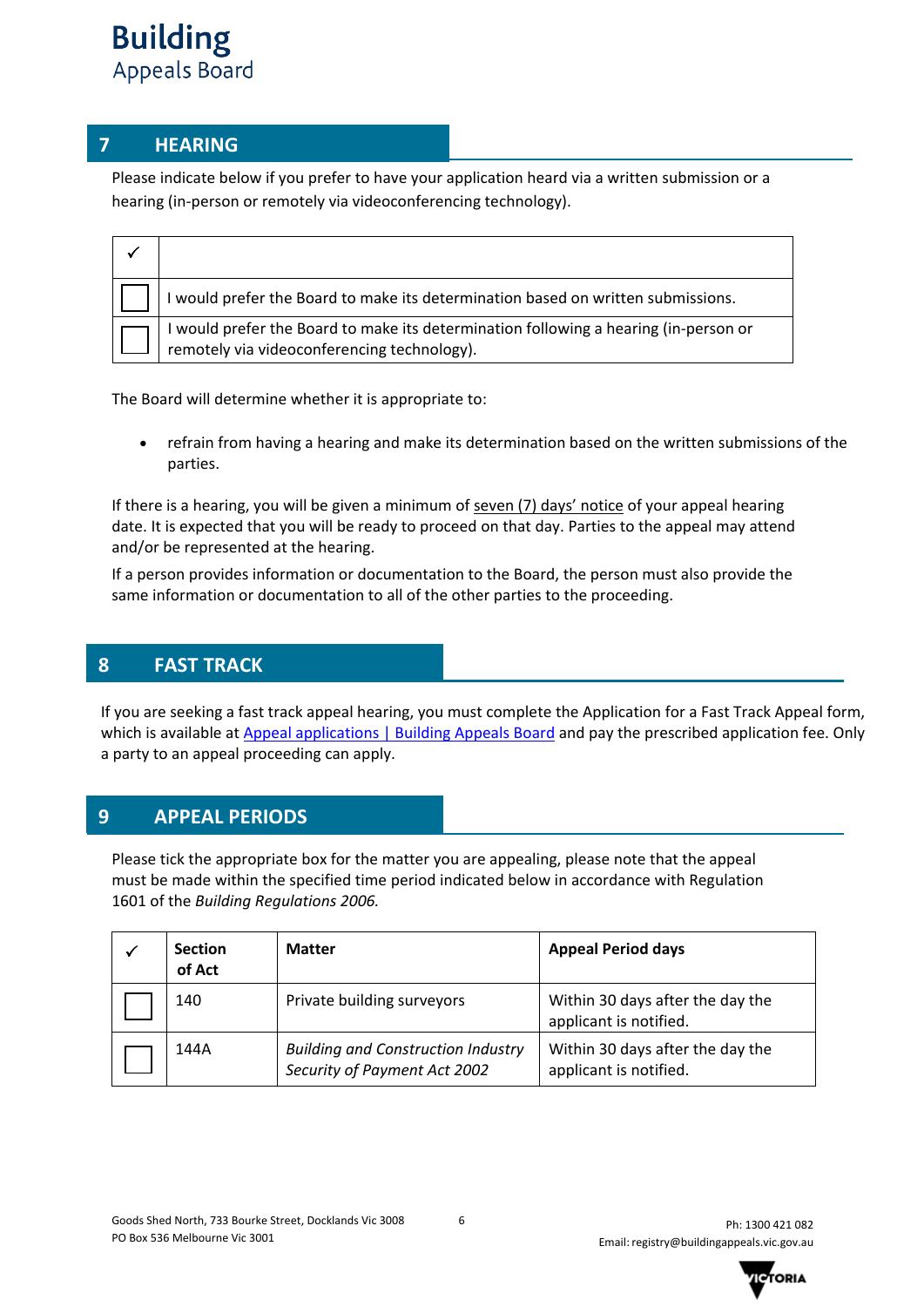# **10 DECLARATION AND SIGNATURE**

I understand that, under section 248(1) of the *Building Act 1993* (the Act)*,* it is an offence for a person to act on behalf of an owner of a building or land for the purpose of making an application unless the person is authorised in writing to do so.

I acknowledge that it is an offence to knowingly make any false or misleading statement or provide any false or misleading information to the Building Appeals Board in relation to an application (s 246 of the Act).

**SIGNATURE:** 

**DATE:** 

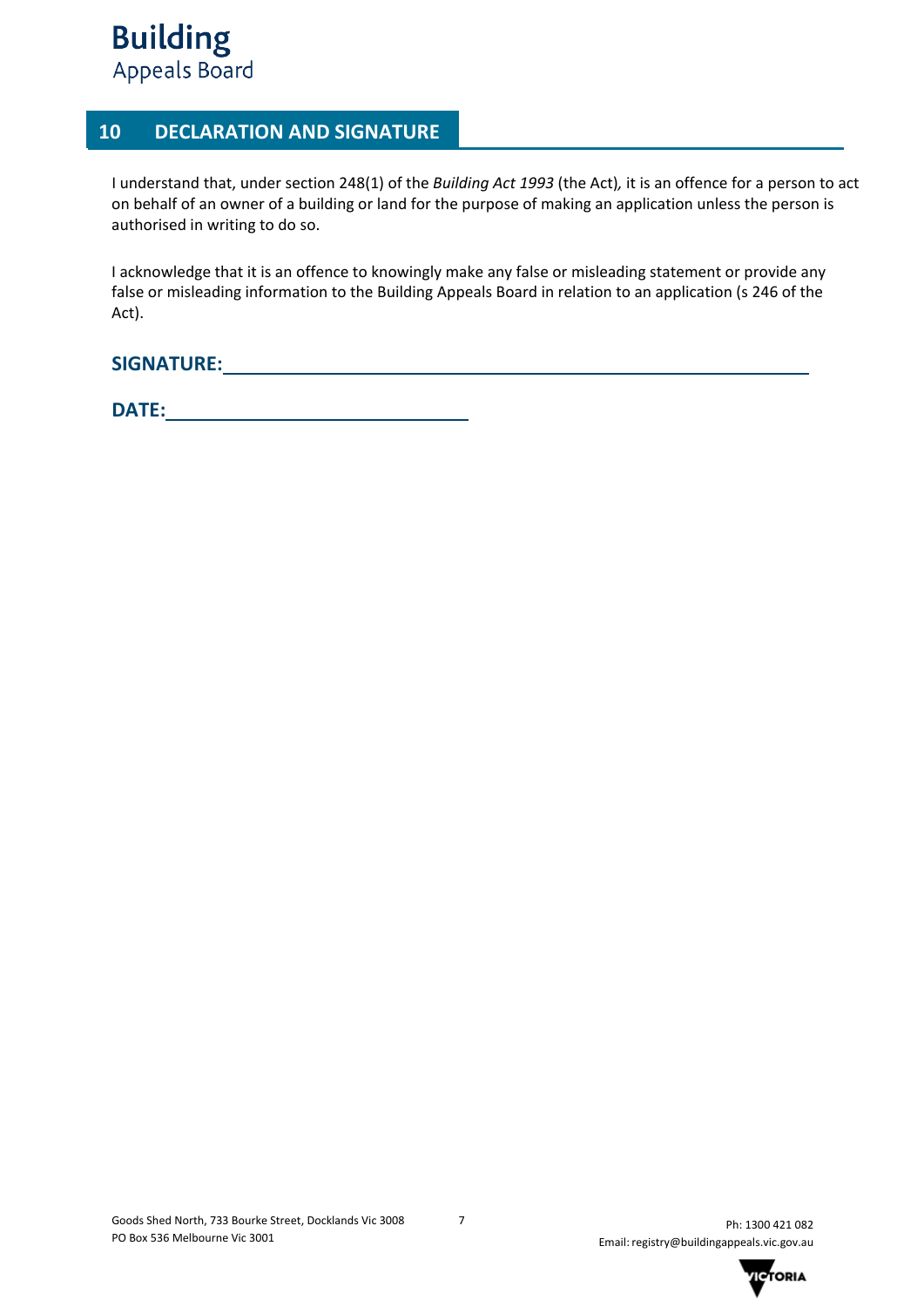# **AUTHORITY TO ACT FORM**

#### **1 OWNER/S DETAILS**

#### **Name**

#### **Company Name and ACN (if applicable)**

#### **Address**

| <b>Street Address:</b>       |         |  |  |  |
|------------------------------|---------|--|--|--|
| Suburb:                      |         |  |  |  |
| State:                       | P/Code: |  |  |  |
| <b>Phone Business hours:</b> | Mobile: |  |  |  |
| Email:                       |         |  |  |  |

#### **Name of second owner (if the appeal is also made on behalf of that person)**

#### **Company Name and ACN (if applicable)**

#### **Address**

| <b>Street Address:</b>       |            |  |  |  |
|------------------------------|------------|--|--|--|
| Suburb:                      |            |  |  |  |
| State:                       | Post Code: |  |  |  |
| <b>Phone Business hours:</b> | Mobile:    |  |  |  |
| Email:                       |            |  |  |  |

# **2 SITE DETAILS**

#### **Address (please note a copy of title search/contract of sale is required to confirm ownership of the land/building)**

| Street Address: |         |  |  |  |
|-----------------|---------|--|--|--|
| Suburb:         |         |  |  |  |
| State:          | P/Code: |  |  |  |

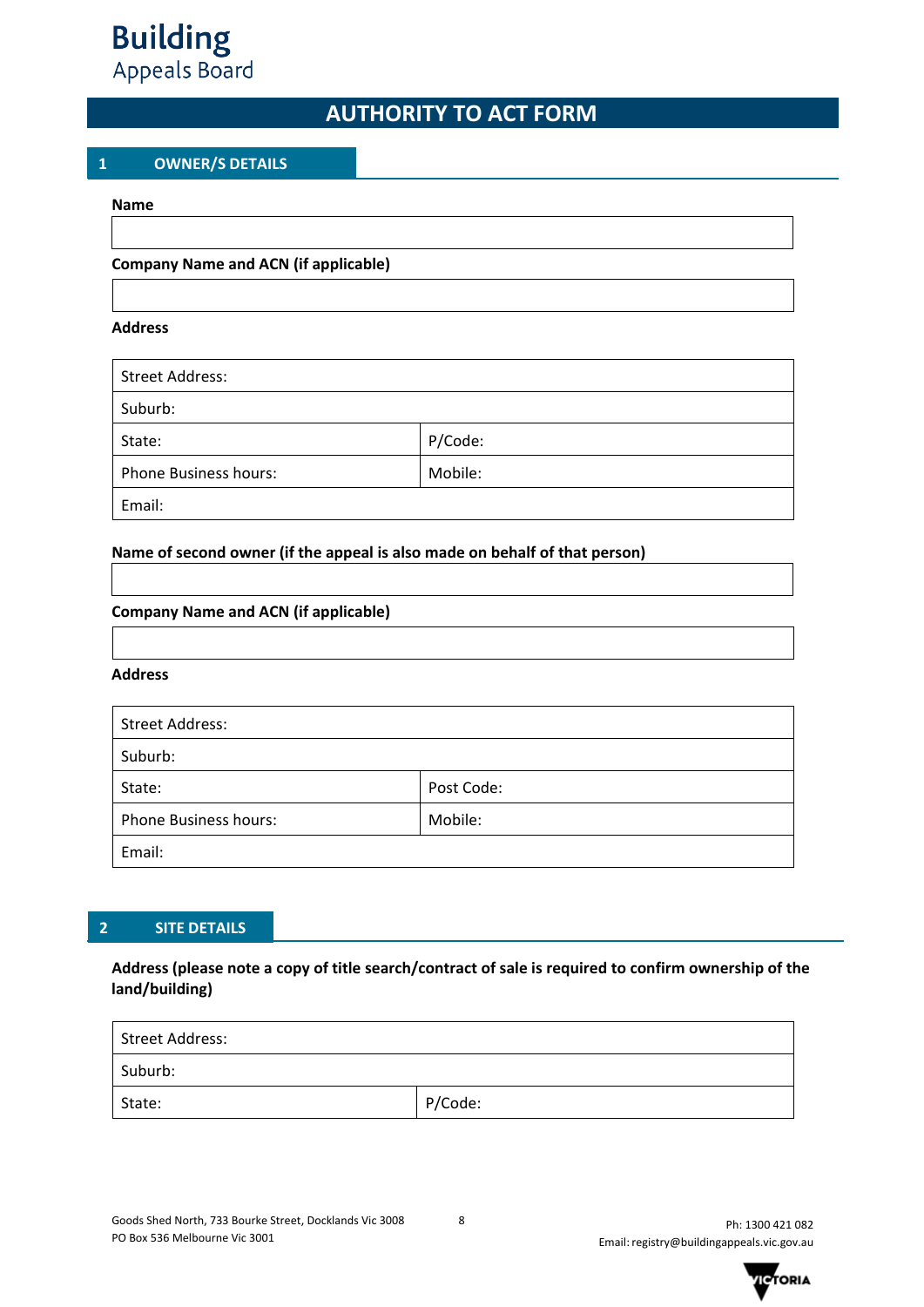#### **3 SIGNATURE OF OWNER/S**

#### **DECLARATION**

I confirm I am the owner of the above site and I authorise the following person(s) to act on my behalf:

**Name of person or representative**:

I also acknowledge that it is an offence to knowingly make any false or misleading statement or provide any false or misleading information to the Building Appeals Board in relation to an application (section 246 of the *Building Act 1993*).

| SIGNATURE OF FIRST OWNER: New York State State State State State State State State State State State State State State State State State State State State State State State State State State State State State State State S |
|--------------------------------------------------------------------------------------------------------------------------------------------------------------------------------------------------------------------------------|
| PRINT NAME: NAME: NAME AND A SERVICE OF THE CONTRACT OF THE CONTRACT OF THE CONTRACT OF THE CONTRACT OF THE CONTRACT OF THE CONTRACT OF THE CONTRACT OF THE CONTRACT OF THE CONTRACT OF THE CONTRACT OF THE CONTRACT OF THE CO |
|                                                                                                                                                                                                                                |
| (If the appeal is also made on behalf of a second person)                                                                                                                                                                      |
|                                                                                                                                                                                                                                |
|                                                                                                                                                                                                                                |

| <b>DATE:</b> |  |
|--------------|--|
|              |  |